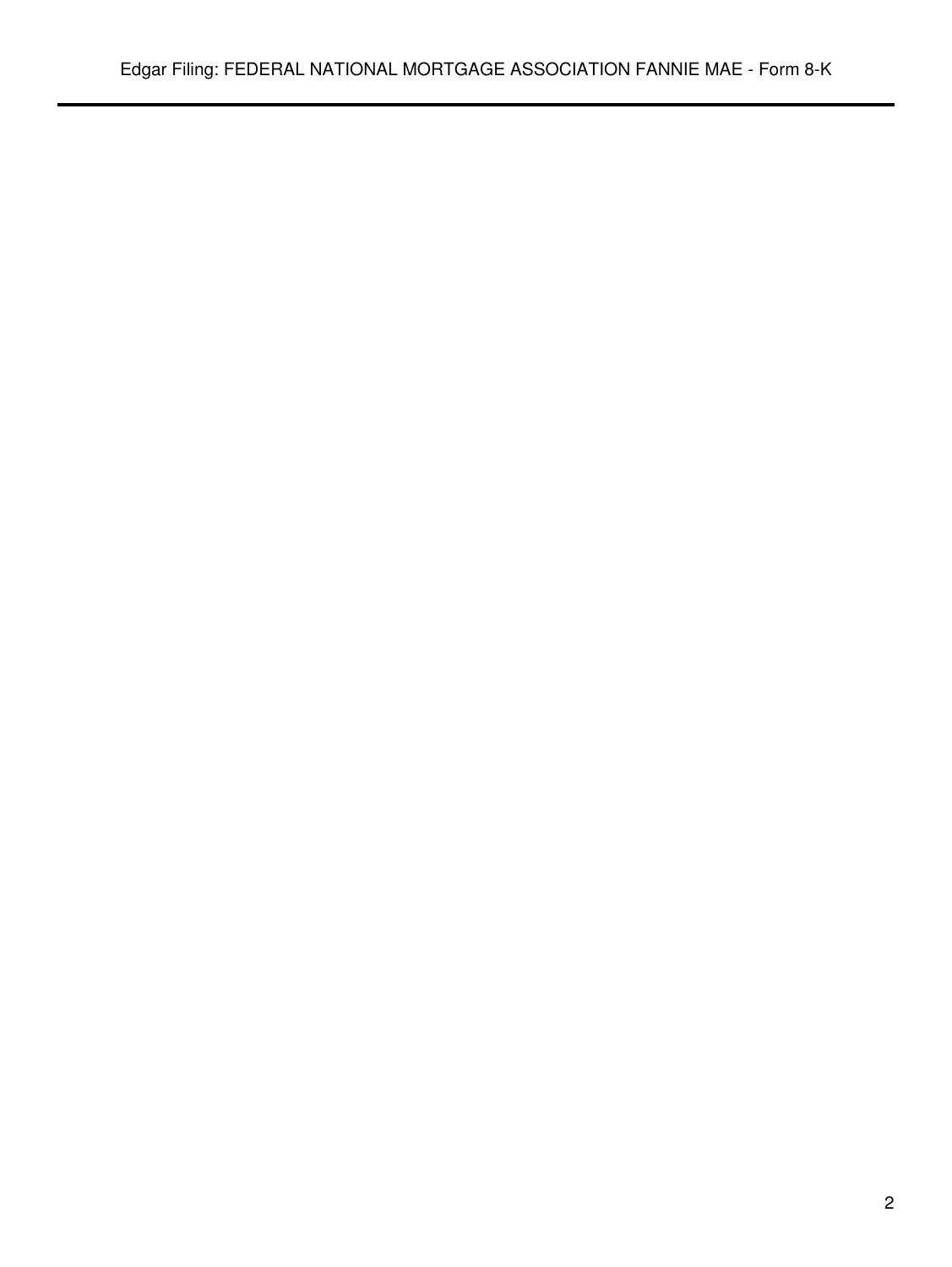## **[Top of the Form](#page-0-0)**

#### **Item 3.02. Unregistered Sales of Equity Securities.**

On December 29, 2004, Fannie Mae (formally, the Federal National Mortgage Association) agreed to sell to "qualified institutional buyers" (as defined in Rule 144A under the U.S. Securities Act of 1933, as amended) an aggregate of \$5 billion in two placements of non-cumulative preferred stock.

Specifically, Fannie Mae agreed to sell to a group of investors 25,000 shares of Non-Cumulative Convertible Series 2004-1 Preferred Stock (the "Series 2004-1 Preferred Stock") for an aggregate offering price of \$2.5 billion. These shares have no par value and have a stated value and liquidation preference of \$100,000 per share. Holders of the Series 2004-1 Preferred Stock are entitled to receive non-cumulative quarterly cash dividends, when, as and if declared by Fannie Mae's Board of Directors or an authorized committee thereof, at the annual rate of 5.375% of the stated value and liquidation preference of \$100,000 per share. Beginning January 5, 2008 and subject to certain conditions, Fannie Mae may from time to time redeem some or all of the outstanding shares of Series 2004-1 Preferred Stock for a per share redemption price of \$105,000 plus an amount equal to the amount of the dividend for the then-current quarterly dividend period accrued to but excluding the date of redemption. Shares of Series 2004-1 Preferred Stock rank on a parity with other shares of Fannie Mae's outstanding preferred stock as to dividends and rights upon liquidation.

Each share of Series 2004-1 Preferred Stock is convertible by the holder into 1,060.3329 shares of common stock, which is equivalent to a conversion price of \$94.31 per share, subject to adjustment in the case of certain stock dividends, distributions of rights, options, warrants, capital stock or evidence of indebtedness or assets, stock combinations or splits, reclassifications, quarterly common stock dividends in excess of \$.52 per share, certain tender offers by the company for its common stock, or similar events. In the event of a transaction such as a merger, share exchange, or sale of all or substantially all of the company's assets as a result of which holders of Fannie Mae's common stock become entitled to receive shares, securities or other property, a holder of Series 2004-1 Preferred Stock shall become entitled to receive upon conversion the kind and amount of shares, securities or other property that such holder would have been entitled to receive at the time of the transaction had the holder converted its shares immediately prior to the transaction. A holder may convert shares of the Series 2004-1 Preferred Stock at any time, except that the right to convert any shares of the Series 2004-1 Preferred Stock that are called by Fannie Mae for redemption shall terminate at the close of business on the business day immediately preceding the redemption date for such shares, unless Fannie Mae defaults in making payment of the redemption price. No fractional shares will be issued upon conversion of the Series 2004-1 Preferred Stock. In lieu thereof, Fannie Mae will make a cash payment based on the fair market value of any fractional share that would otherwise be issued.

Fannie Mae also agreed to sell to a group of investors 50,000,000 shares of Non-Cumulative Convertible Preferred Stock, Series O (the "Series O Preferred Stock") for an aggregate offering price of \$2.5 billion. These shares have no par value and have a stated value and liquidation preference of \$50 per share. Holders of the Series O Preferred Stock are entitled to receive non-cumulative quarterly cash dividends, when, as and if declared by Fannie Mae's Board of Directors or an authorized committee thereof, at a variable rate that is initially set at an annual rate of 7% of the stated value and liquidation preference of \$50 per share. Each quarter, the rate will adjust to the higher of 7.00 percent and the sum of the 10-year CMT rate plus 237.5 basis points. Beginning January 1, 2008 and subject to certain conditions, Fannie Mae may from time to time redeem some or all of the outstanding shares of Series O Preferred Stock for a per share redemption price of ranging from \$52.50 (for redemptions in 2008) to \$50 (for redemptions in 2019 or later) plus an amount equal to the amount of the dividend for the then-current quarterly dividend period accrued to but excluding the date of redemption. Shares of Series O Preferred Stock rank on a parity with other shares of Fannie Mae's outstanding preferred stock as to dividends and rights upon liquidation.

Copies of the certificates of designation for the Series 2004-1 Preferred Stock and the Series O Preferred Stock are filed with this report as Exhibits 4.1 and 4.2 and are incorporated herein by reference.

Both these transactions closed on December 30, 2004. In connection with these transactions, Fannie Mae paid placement agent fees of \$75 million.

The securities Fannie Mae issues are "exempted securities" under laws administered by the SEC to the same extent as securities that are obligations of, or are guaranteed as to principal and interest by, the United States. Because Fannie Mae's securities are exempted securities, Fannie Mae does not file registration statements with the SEC with respect to offerings of Fannie Mae securities.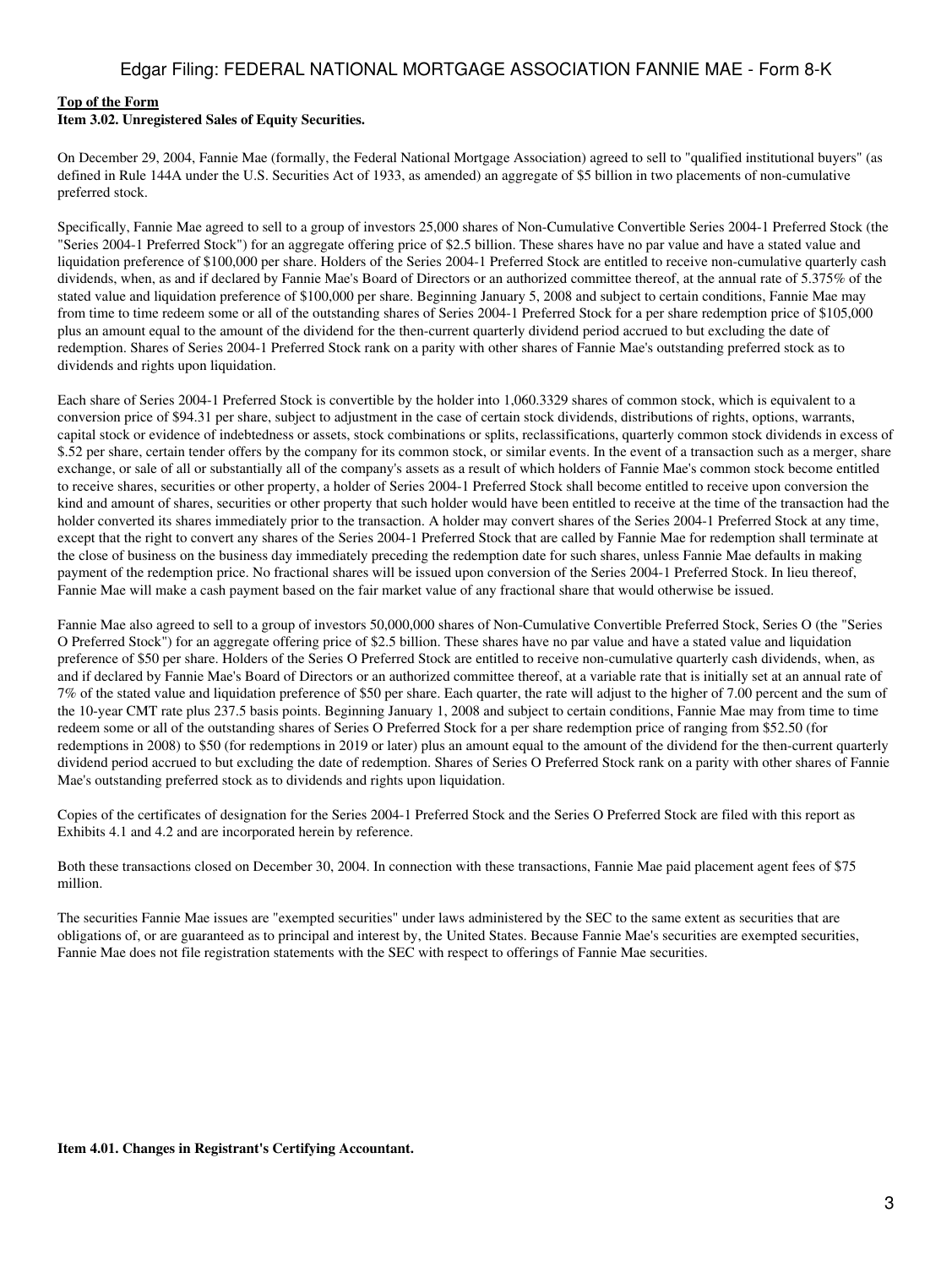## Edgar Filing: FEDERAL NATIONAL MORTGAGE ASSOCIATION FANNIE MAE - Form 8-K

On January 4, 2005, the Audit Committee of Fannie Mae's Board of Directors approved the engagement of Deloitte & Touche LLP as Fannie Mae's independent auditors, effective upon completion of Deloitte & Touche's customary client acceptance procedures and execution of an engagement letter. As previously announced, Fannie Mae will restate its financial statements for fiscal years 2001, 2002, 2003 and the first half of 2004. Deloitte & Touche will serve as the company's auditors for each of these fiscal years, including 2004.

During the period beginning January 1, 2003 through January 4, 2005 (the date Deloitte & Touche was appointed), neither Fannie Mae nor anyone acting on Fannie Mae's behalf consulted with Deloitte & Touche regarding (1) the application of accounting principles to a specified transaction or the type of audit opinion that might be rendered on the company's financial statements or (2) any of the matters or events set forth in Item  $304(a)(2)(ii)$  of Regulation S-K.

#### **Item 5.02. Departure of Directors or Principal Officers; Election of Directors; Appointment of Principal Officers.**

On December 30, 2004, Timothy Howard resigned from the Board of Directors of Fannie Mae, effective immediately.

#### **Item 9.01. Financial Statements and Exhibits.**

The exhibit index filed herewith is incorporated herein by reference.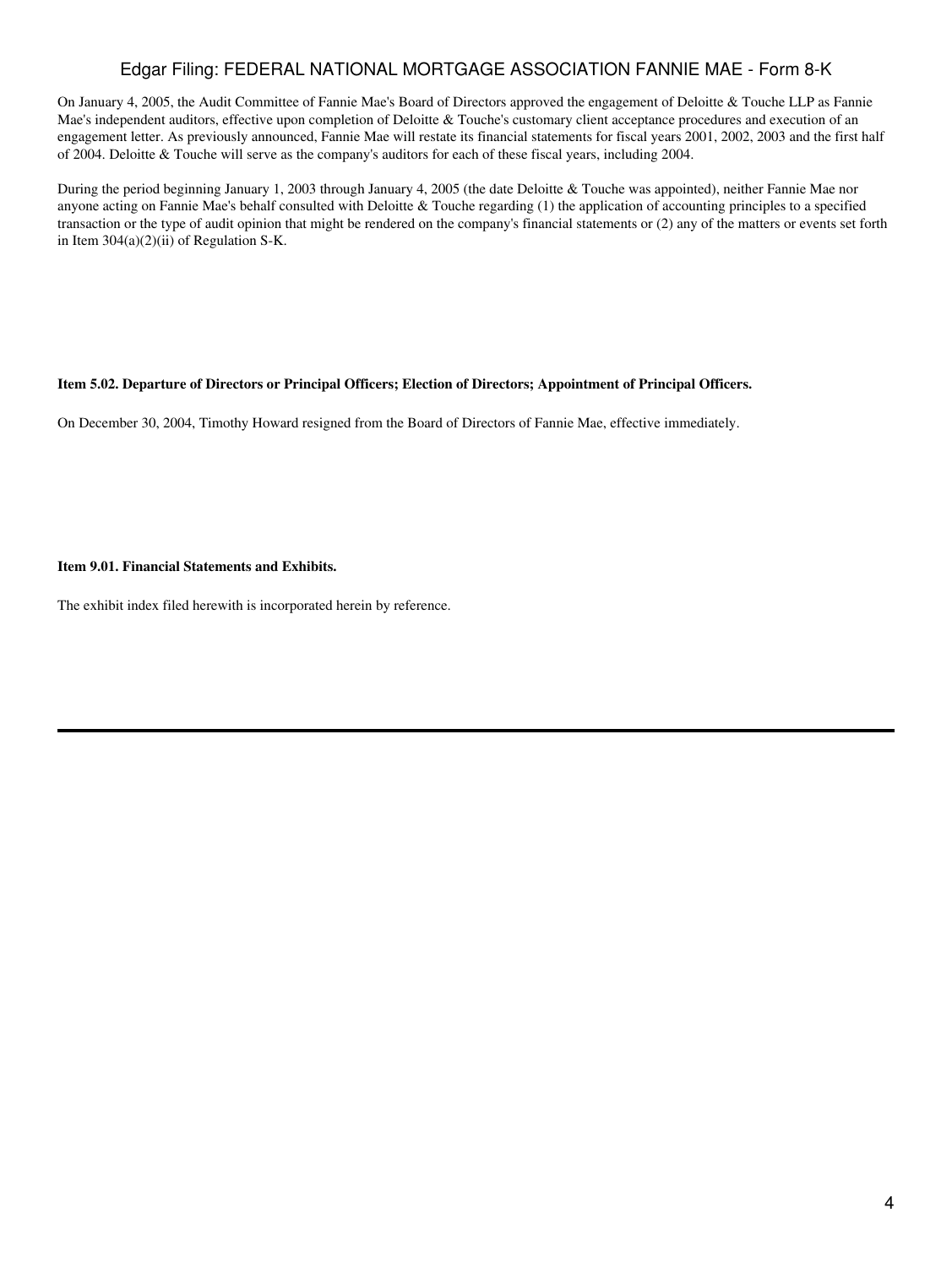## **[Top of the Form](#page-0-0)**

#### **SIGNATURES**

Pursuant to the requirements of the Securities Exchange Act of 1934, the registrant has duly caused this report to be signed on its behalf by the undersigned hereunto duly authorized.

Federal National Mortgage Association

*January 4, 2005 By: Ann M. Kappler*

*Name: Ann M. Kappler Title: Executive Vice President and General Counsel*